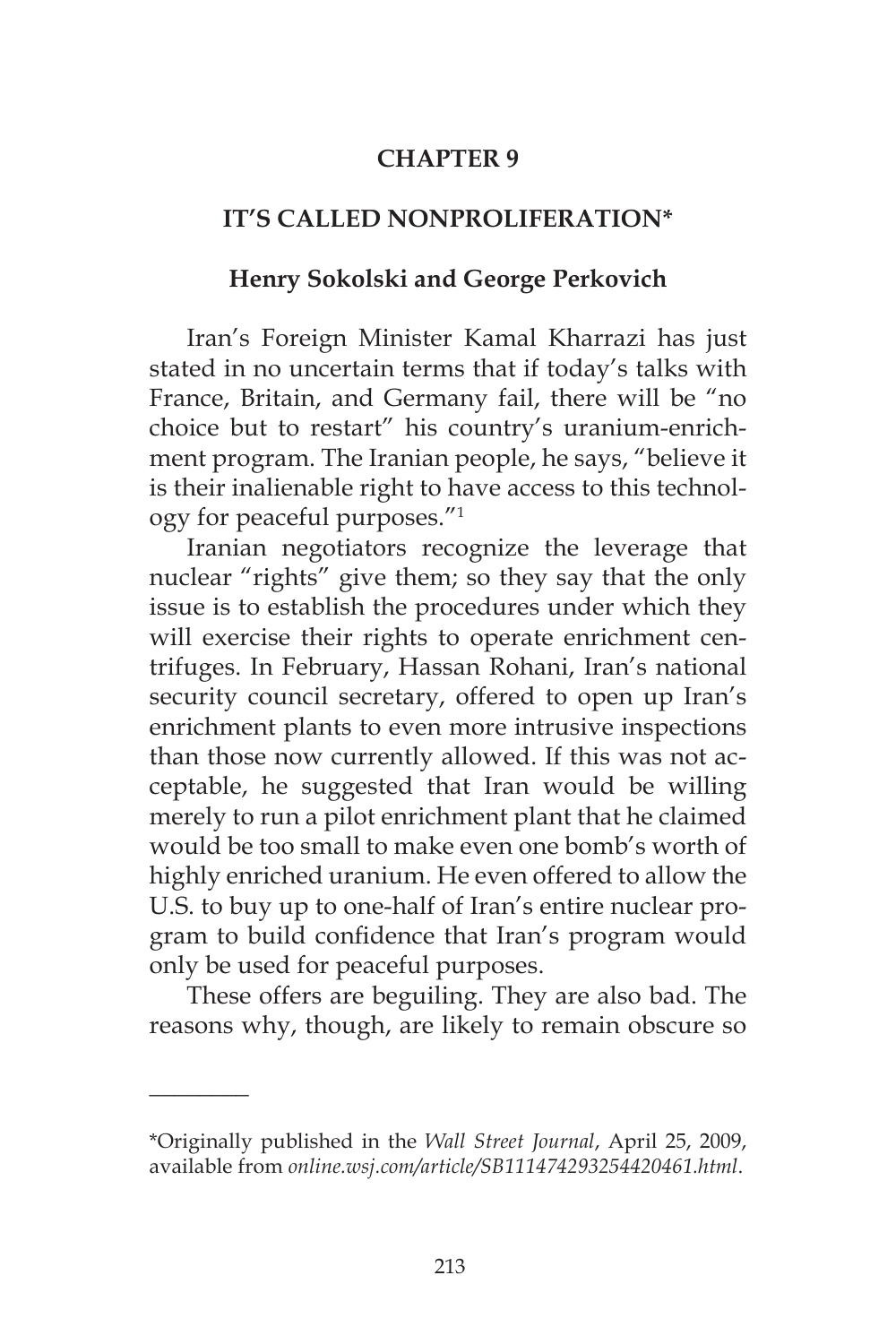long as our diplomats continue to agree with Mr. Kharrazi that all states that are not in violation of the Nuclear Nonproliferation Treaty (NPT) have a right to make nuclear fuel, and that such activity can be monitored to prevent quick diversions to make bombs. In fact, there is no such right, and nuclear fuel-making of the sort Iran is planning to engage in still cannot be safeguarded in any meaningful way.

The NPT's history and common sense clarify why the right to peaceful nuclear energy is qualified. First, the NPT, to which Iran is a signatory, is a nuclear nonproliferation treaty, not a nuclear bartering tool. If it authorized states to get all they needed to come within days of having a nuclear arsenal, perversely it would be no more than a legal cover for proliferation. A state could be fully compliant with the NPT so long as it declared all of its nuclear activities and avoided taking the final step (which in extreme cases would take no more than hours or days) of assembling the nuclear weapons-usable materials it had into bombs.

Second, if there are different ways to interpret a contract, the one that lends the greatest support to its provisions and prime intent is the one any sound lawyer or judge must back. Unfortunately, nuclear promoters and diplomats have disobeyed this sensible rule. When it comes to the NPT, they read the treaty's "inalienable right" to develop "peaceful nuclear energy" as being absolute. This is what leads them to conclude that a state has a right under the treaty to get everything up to but not including a complete nuclear weapon so long as it continues to claim that its nuclear activities are peaceful and there is no clear international determination otherwise.

This reading of the treaty, besides making a hash of the NPT's intent to block bomb makers, is simply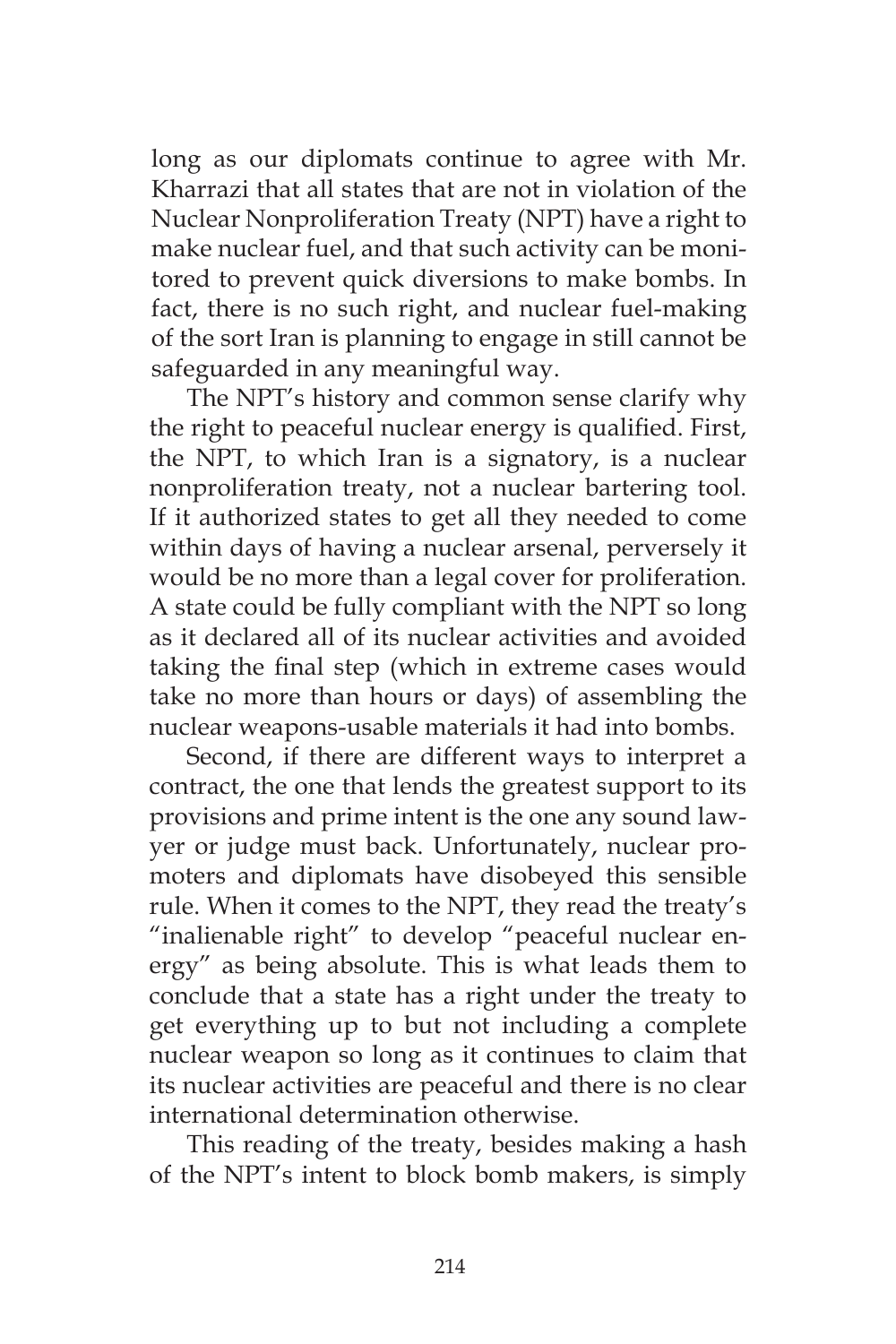wrong. Article IV of the NPT makes clear that non-nuclear weapons state members are free to exercise their right to develop peaceful nuclear energy, but only if they do so "in conformity" with the NPT's nonproliferation restrictions. Which restrictions are these? The first is the stipulation in Article II that nonweapons states are "not to seek or receive any assistance in the manufacture of nuclear weapons." The other is the requirement in Article III of the treaty that all nonweapons states must place all of their civil nuclear activities under International Atomic Energy Agency (IAEA) nuclear safeguards—i.e., nuclear inspections geared "to preventing diversion of nuclear energy from peaceful uses to nuclear weapons."2

Nuclear activities and materials that cannot be safeguarded, then, cannot count on being protected by the NPT. Centrifuge enrichment of uranium for power reactors, which can be switched to produce weaponsgrade uranium overnight; chemical separation of weapons-usable plutonium from spent reactor fuel; and the fabrication of weapons-usable plutonium and highly enriched uranium (HEU) reactor fuels, all fall into this category.

The following recent examples betray the inherent limitations of IAEA efforts to try to safeguard such plants. Earlier this year, the United Kingdom (UK) publicly admitted to having "lost" nearly 30 kilograms—or five crude nuclear devices' worth—of weapons-usable plutonium at its commercial reprocessing facility. The year before, the British reported 19 kilos had gone missing. Japan, meanwhile, announced in early 2003 that it had lost 206 kilos of plutonium at its pilot reprocessing plant. These losses, it claimed, occurred over the previous 15 years. This revelation came after the Japanese had already admitted to hav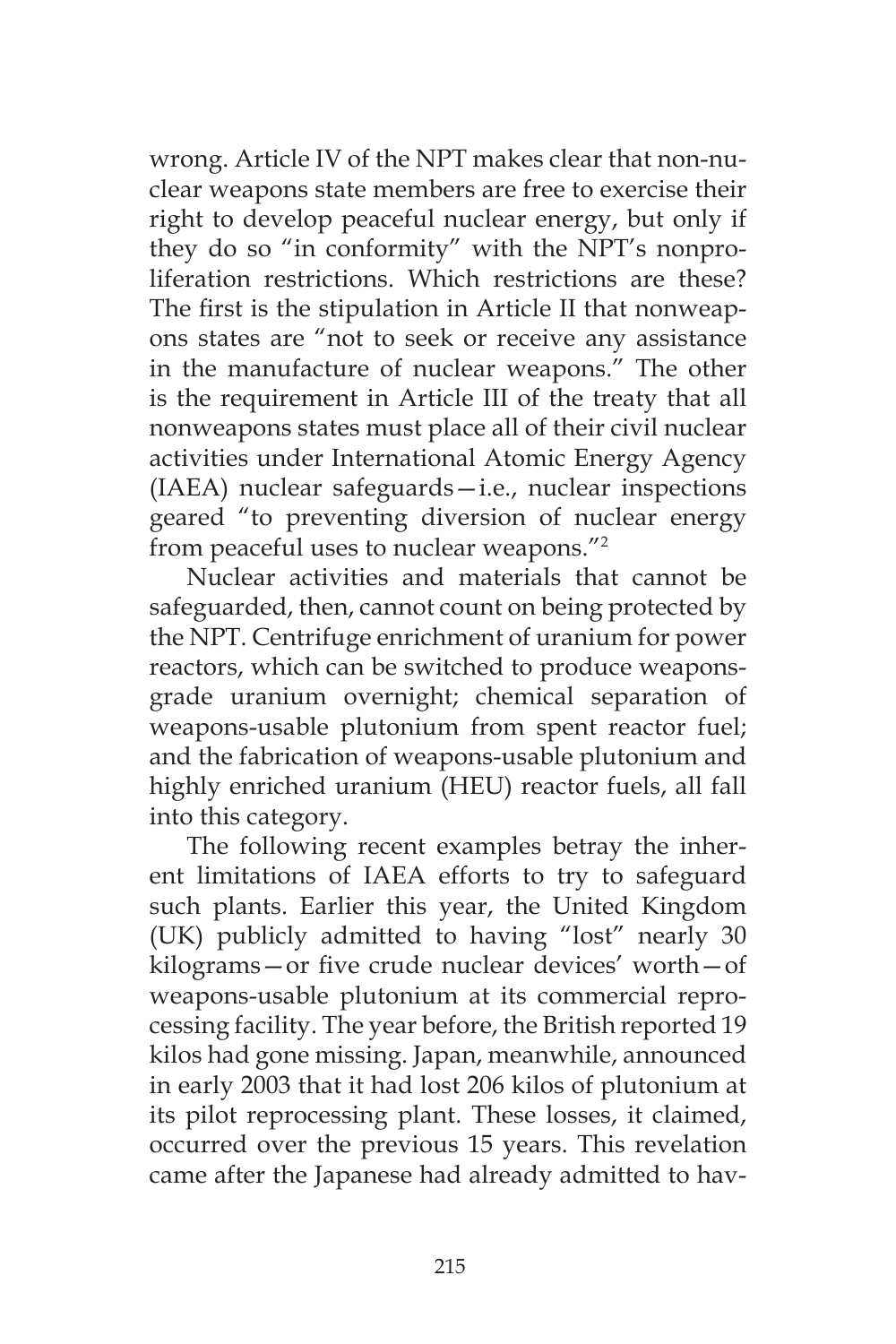ing lost 70 kilos at an entirely different plutonium fuel fabrication plant.

All of these facilities were under the IAEA's watchful eyes. What's more frightening, the IAEA found all of these losses to be within permissible limits: Inspectors assumed the material simply was "lost in the plant's pipes." This is not the margin of safety needed to ensure that all safeguarded nuclear activities are solely for peaceful purposes, as required under the NPT. With facilities like these and with uranium enrichment and HEU fabrication plants, the IAEA should admit that it cannot yet know if and when a bomb's worth of bomb-usable material might have been stolen. It also should admit that a state could divert these activities and the materials they produce to make a bomb well before the IAEA or any outside power could step in to block it.

# **WHAT, THEN, DOES THIS RECOMMEND?**

First, unless there is a clear economic imperative to proceed with these dangerous nuclear fuel-related activities, the security reasons for holding back should take precedence. The burden of proof should clearly be on those who seek to expand such activities to demonstrate clear civilian benefits and market economic competitiveness in comparison with alternatives. Reprocessing plutonium for civilian use, fabricating HEU or plutonium-based fuels, building new enrichment capacity to expand now beyond the world's already large surplus of uranium-enrichment capacity, are unnecessary to promote peaceful nuclear energy today and, in most cases, are clear money losers.

This suggests adoption of some variant of President Bush's or IAEA Director General Mohamed El